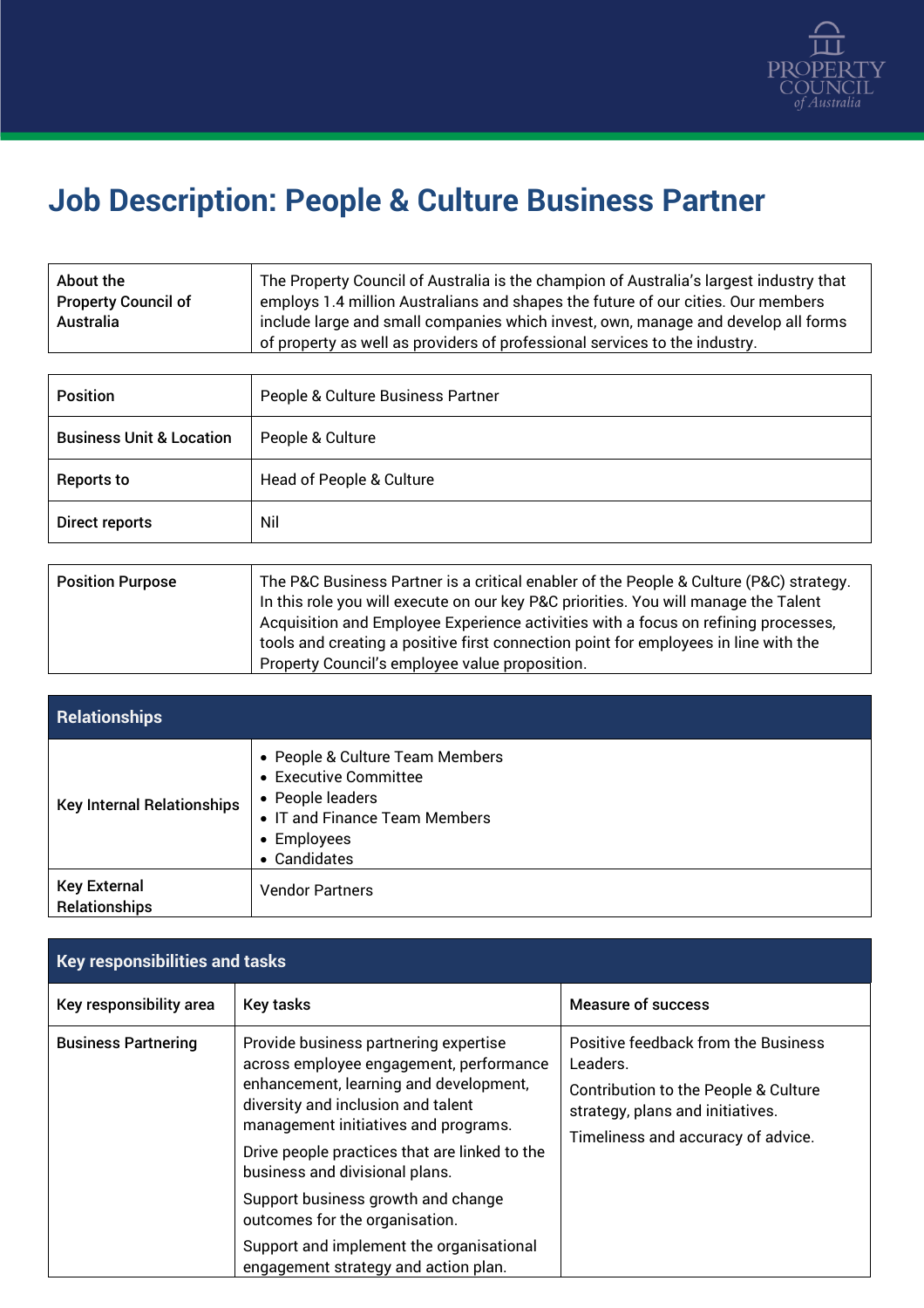

|                            | Provide commercially sound, risk mitigating<br>advice and consultation on recruitment,<br>performance, talent management and<br>employee relations.                                                                                                                                                                                                                                                                                                                                                                                                                                                                                                                                                                                                                                             |                                                                                                                                                                                                                                                                                                                                                                                          |
|----------------------------|-------------------------------------------------------------------------------------------------------------------------------------------------------------------------------------------------------------------------------------------------------------------------------------------------------------------------------------------------------------------------------------------------------------------------------------------------------------------------------------------------------------------------------------------------------------------------------------------------------------------------------------------------------------------------------------------------------------------------------------------------------------------------------------------------|------------------------------------------------------------------------------------------------------------------------------------------------------------------------------------------------------------------------------------------------------------------------------------------------------------------------------------------------------------------------------------------|
| <b>Talent Acquisition</b>  | Lead the delivery of the full recruitment<br>lifecycle from attraction to selection to<br>onboarding.<br>Continuously develop our employment<br>brand and employee value proposition.<br>Devise and implement sourcing strategies<br>to build pipelines of potential applicants,<br>e.g., employer branding initiatives.<br>Support internal career development and<br>mobility.<br>Develop high quality people analytics<br>reports and dashboards.                                                                                                                                                                                                                                                                                                                                            | Accurate representation of our branding<br>and employee value proposition.<br>Successful recruitment of vacancies<br>within timelines and budgets.<br>Positive feedback from Managers,<br><b>Employees and Candidates.</b>                                                                                                                                                               |
| <b>Employee Experience</b> | Create and maintain a positive, rewarding<br>work environment that attracts and retains<br>talented employees by:<br>Developing and implementing HR<br>$\bullet$<br>initiatives and solutions aligned to<br>the P&C strategy and employee<br>engagement action plan.<br>Developing an internal<br>$\bullet$<br>communications strategy to<br>promote our employee benefits<br>offering.<br>Implementing reward and<br>$\bullet$<br>recognition programs.<br>Re-designing our onboarding<br>$\bullet$<br>experience.<br>Support the implementation of the Property<br>Council's employee value proposition to<br>ensure its articulated and understood as<br>well as accelerated across the full employee<br>lifecycle through attraction, onboarding,<br>engagement, progression and retention. | Successful implementation of People &<br>Culture programs.<br>Successful completion of projects and<br>change activities within agreed<br>timeframes.<br>Successful delivery of internal<br>communication campaigns.<br>Contribution to engagement survey<br>action plan.<br>Successful review and implementation of<br>our onboarding and induction program<br>within agreed timeframe. |
| <b>P&amp;C Operations</b>  | Monitor and address legal compliance<br>issues to ensure the organisation complies<br>with laws for recruitment, diversity,<br>employee contracts etc.<br>Implement and monitor policies that are<br>effective and in line with employment<br>legislation that support best practice and<br>effective employee relations.<br>Manage, and escalate where required,<br>employee relations matters in a<br>constructive and proactive manner.<br>Develop and implement employee rewards<br>programs that recognise performance<br>achievements and service anniversaries.                                                                                                                                                                                                                          | Compliance matters are met.<br>Accurate maintenance of employee<br>information.<br>Accurate reporting.<br>Timely responses to employee requests.<br>Positive feedback from the Business.<br>Provide timely information for The Buzz<br>deadlines.                                                                                                                                        |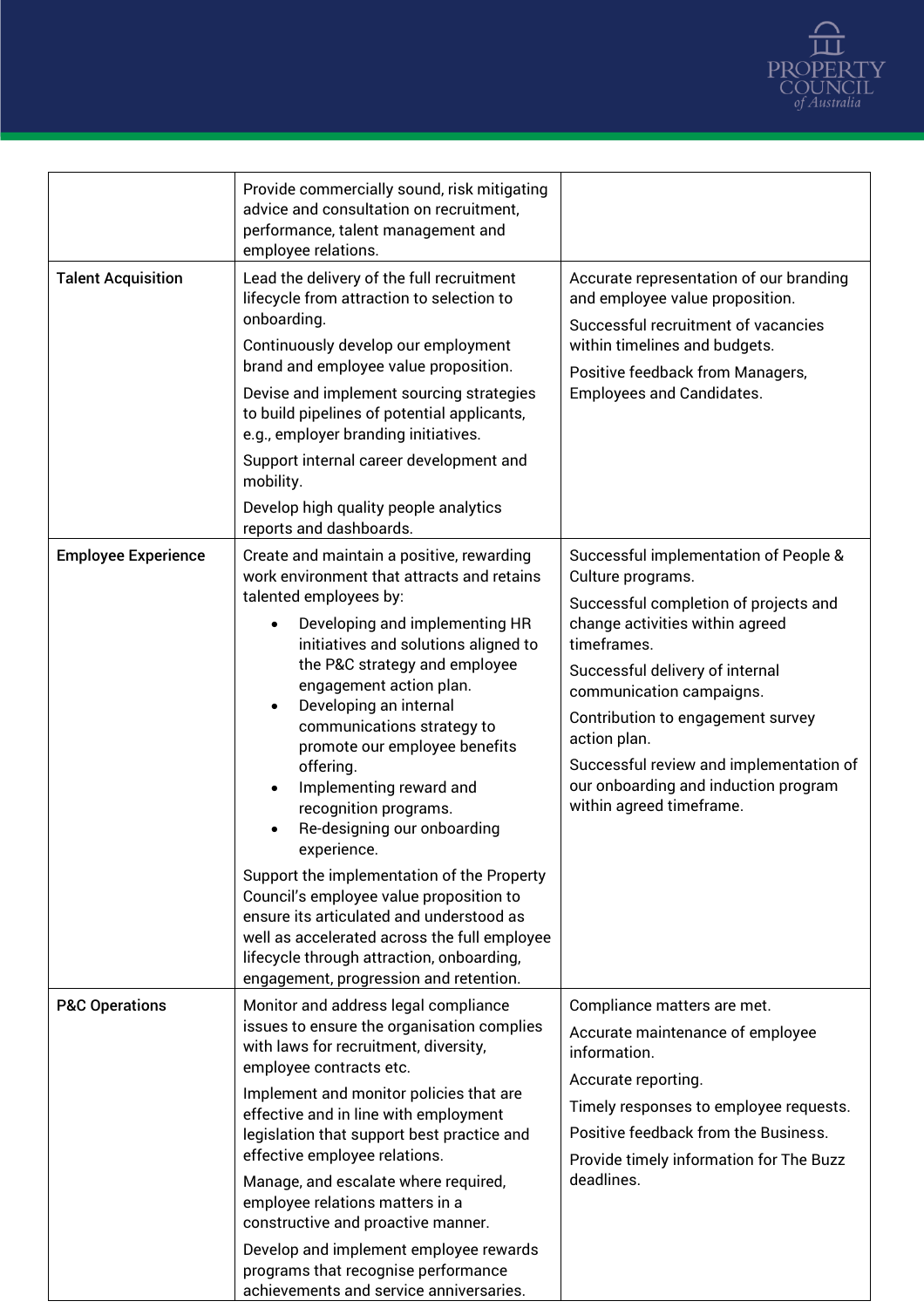

|                           | Contribution to the monthly newsletter "The<br>Buzz."<br>Contribution to monthly P&C Executive and<br>Board reporting.                                  |                                                                                      |
|---------------------------|---------------------------------------------------------------------------------------------------------------------------------------------------------|--------------------------------------------------------------------------------------|
| <b>Vendor Management</b>  | Select and manage key supplier<br>relationships providing services in<br>Employee Assistance Program, Reward and<br>Recognition and Talent Acquisition. | Ensure quality of vendors to support our<br>business requirements                    |
|                           |                                                                                                                                                         | Trusted ongoing relationships are<br>developed.                                      |
|                           |                                                                                                                                                         | Manage initiatives to budget and ensure<br>regular reporting on results.             |
| <b>People and Culture</b> | Proactively champion and role model a one-<br>company culture and our company values.                                                                   | Consistent demonstration of an<br>energised, collaborative and ownership<br>mindset. |
|                           | Promote a high performance and<br>accountability culture.                                                                                               |                                                                                      |

| <b>Requirements including essential criteria</b> |                                                                                                                                                                                                                                                                                                                                                                                                                   |  |
|--------------------------------------------------|-------------------------------------------------------------------------------------------------------------------------------------------------------------------------------------------------------------------------------------------------------------------------------------------------------------------------------------------------------------------------------------------------------------------|--|
| <b>Experience and skills</b>                     | Experience leading strategic HR programs and change initiatives.                                                                                                                                                                                                                                                                                                                                                  |  |
|                                                  | Experience in a multi-disciplinary fast-paced environment with managing<br>multiple/conflicting priorities.                                                                                                                                                                                                                                                                                                       |  |
|                                                  | Experience administering and facilitating reporting, analysing and interpreting data to<br>provide insights and recommendations in line with strategy and business targets.                                                                                                                                                                                                                                       |  |
|                                                  | Exceptional and proven stakeholder engagement and partnering skills across all levels<br>of the business.                                                                                                                                                                                                                                                                                                         |  |
|                                                  | Excellent written and verbal communication skills with the ability to build and develop<br>trusted relationships.                                                                                                                                                                                                                                                                                                 |  |
|                                                  | Strong organisational skills, ability to focus on detail and adapt quickly.                                                                                                                                                                                                                                                                                                                                       |  |
|                                                  | Solid experience in managing continuous improvement programs including processes,<br>systems and reporting.                                                                                                                                                                                                                                                                                                       |  |
| Knowledge                                        | Experience and understanding of HR and Talent Acquisition principles and processes.                                                                                                                                                                                                                                                                                                                               |  |
| <b>Education</b>                                 | Qualifications in Organisational Development, Human Resource Management or<br>Business management qualifications.                                                                                                                                                                                                                                                                                                 |  |
| <b>Work experience</b>                           | Demonstrated 8 years' experience working in HR Business Partnering roles with a<br>particular focus on talent acquisition and employee experience.                                                                                                                                                                                                                                                                |  |
|                                                  | Acting as a change agent with proven ability to successfully manage and lead change -<br>including culture change initiatives.                                                                                                                                                                                                                                                                                    |  |
|                                                  | Experience working for smaller organisations within a service sector.                                                                                                                                                                                                                                                                                                                                             |  |
| <b>Essential requirements</b>                    | Work outside of normal business hours from time to time.                                                                                                                                                                                                                                                                                                                                                          |  |
|                                                  | Interstate travel required at times.                                                                                                                                                                                                                                                                                                                                                                              |  |
|                                                  | COVID-19 Vaccination - In addition to the Property Council's premises requiring full<br>COVID-19 vaccination as a condition of entry, the Property Council also requires the<br>incumbent to be fully vaccinated with an approved COVID-19 vaccine. Fully vaccinated<br>means an initial double dose, with an on-going requirement to receive COVID-19 vaccine<br>booster doses as recommended from time to time. |  |